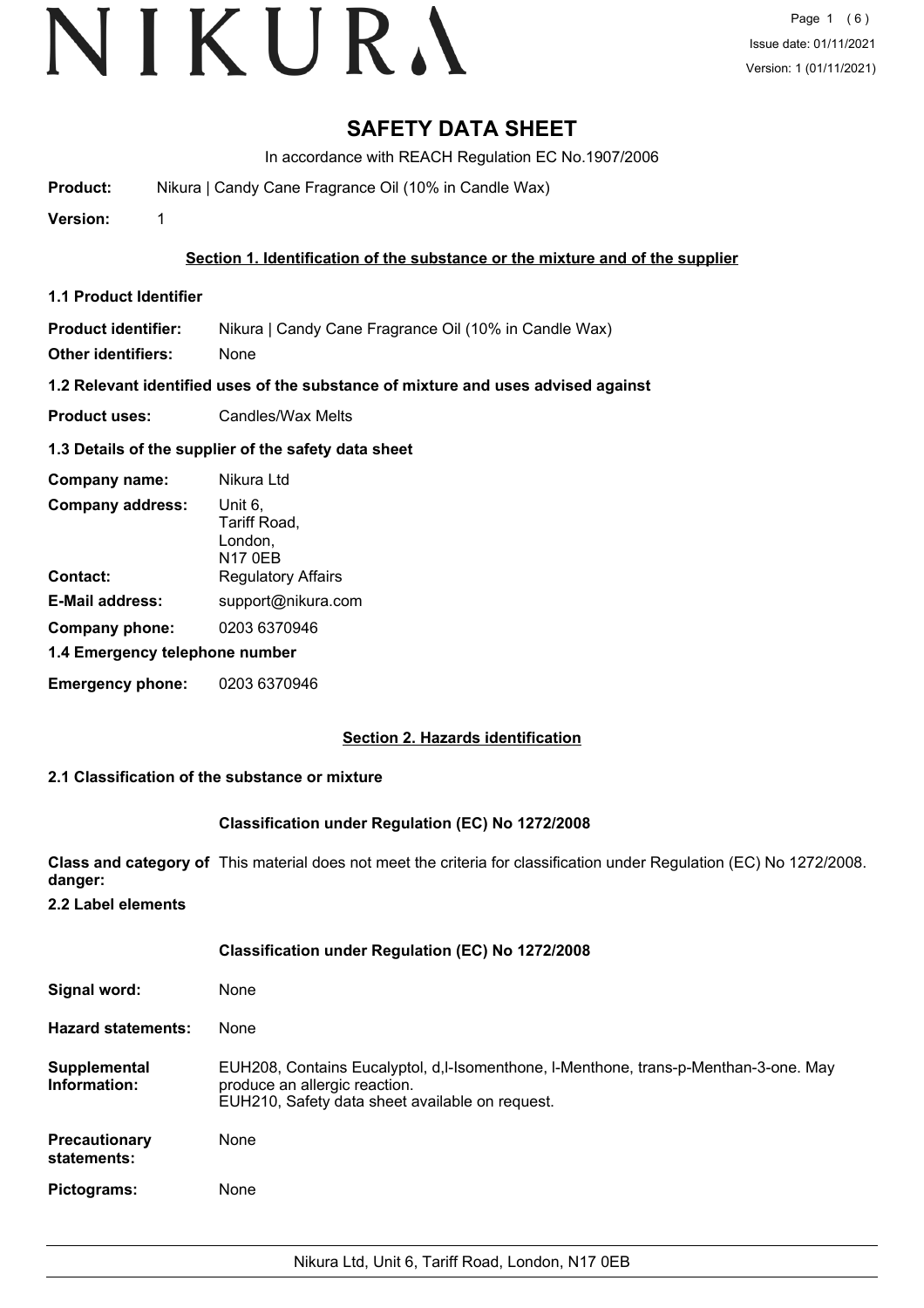# **SAFETY DATA SHEET**

In accordance with REACH Regulation EC No.1907/2006

**Product:** Nikura | Candy Cane Fragrance Oil (10% in Candle Wax)

**Version:** 1

**2.3 Other hazards**

**Other hazards:** None

# **Section 3. Composition / information on ingredients**

# **3.2 Mixtures**

**Contains:**

| <b>Name</b> | <b>CAS</b> | EC        | <b>REACH Registration</b><br>No. | %     | <b>Classification for l</b><br>(CLP) 1272/2008 |
|-------------|------------|-----------|----------------------------------|-------|------------------------------------------------|
| ll-Menthol  | 2216-51-5  | 218-690-9 |                                  | 2.72% | <b>Skin Irrit. 2:H315.-</b>                    |

# **Substances with Community workplace exposure limits:**

Not Applicable

**Substances that are persistent, bioaccumulative and toxic or very persistent and very bioaccumulative, greater than 0.1%:**

Not Applicable

# **Section 4. First-aid measures**

# **4.1 Description of first aid measures**

**Inhalation:** Remove from exposure site to fresh air, keep at rest, and obtain medical attention. **Eye exposure:** Flush immediately with water for at least 15 minutes. Contact physician if symptoms persist. Remove contaminated clothes. Wash thoroughly with soap and water. Contact physician if irritation persists. **Skin exposure: Ingestion:** Rinse mouth with water and obtain medical attention.

# **4.2 Most important symptoms and effects, both acute and delayed**

None expected, see Section 4.1 for further information.

# **4.3 Indication of any immediate medical attention and special treatment needed**

None expected, see Section 4.1 for further information.

# **SECTION 5: Firefighting measures**

# **5.1 Extinguishing media**

Suitable media: Carbon dioxide, Dry chemical, Foam.

# **5.2 Special hazards arising from the substance or mixture**

In case of fire, may be liberated: Carbon monoxide, Unidentified organic compounds.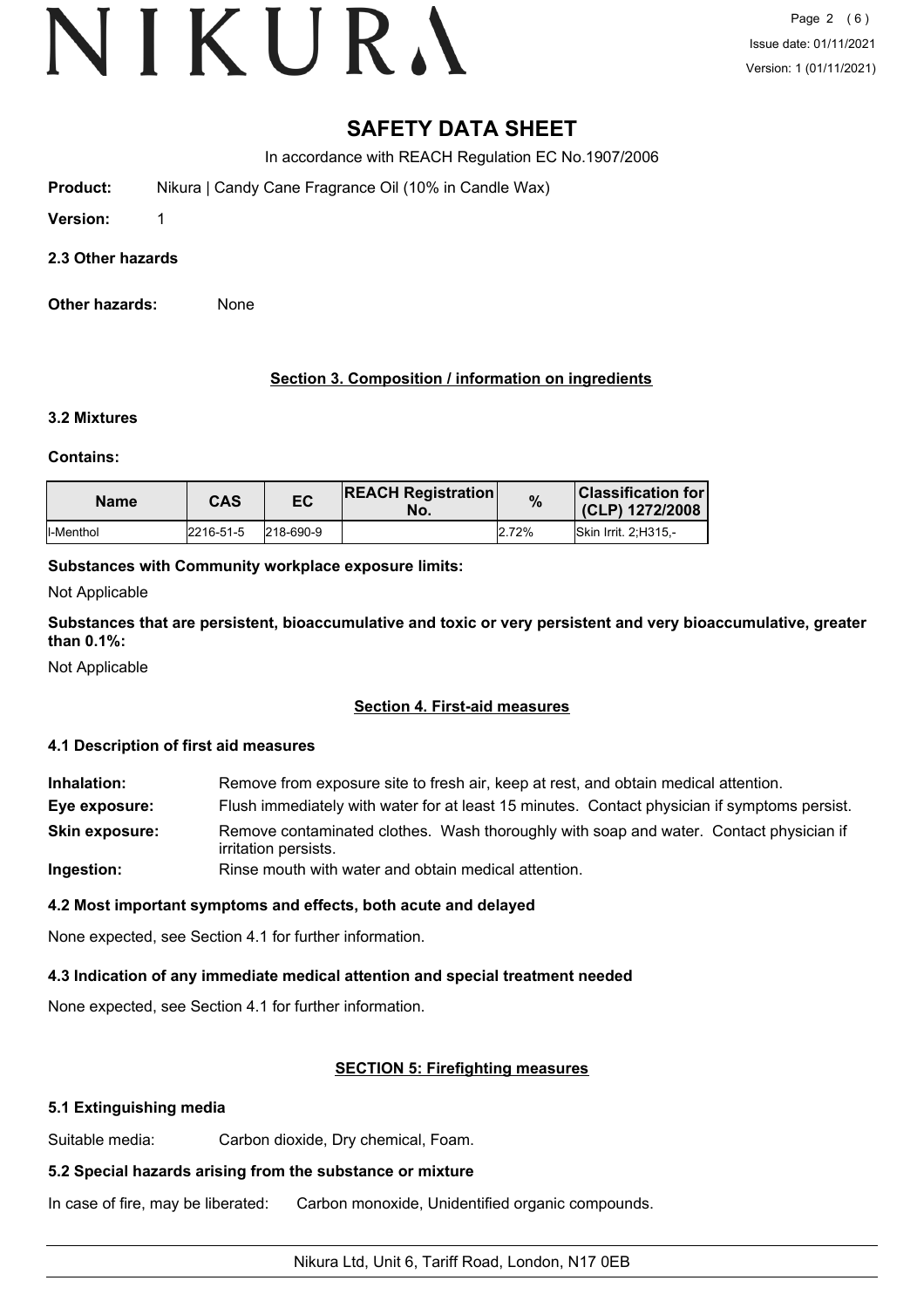# VIKURA

# **SAFETY DATA SHEET**

In accordance with REACH Regulation EC No.1907/2006

**Product:** Nikura | Candy Cane Fragrance Oil (10% in Candle Wax)

**Version:** 1

# **5.3 Advice for fire fighters:**

In case of insufficient ventilation, wear suitable respiratory equipment.

# **Section 6. Accidental release measures**

# **6.1 Personal precautions, protective equipment and emergency procedures:**

Avoid inhalation. Avoid contact with skin and eyes. See protective measures under Section 7 and 8.

# **6.2 Environmental precautions:**

Keep away from drains, surface and ground water, and soil.

# **6.3 Methods and material for containment and cleaning up:**

Remove ignition sources. Provide adequate ventilation. Avoid excessive inhalation of vapours. Contain spillage immediately by use of sand or inert powder. Dispose of according to local regulations.

# **6.4 Reference to other sections:**

Also refer to sections 8 and 13.

# **Section 7. Handling and storage**

# **7.1 Precautions for safe handling:**

Keep away from heat, sparks, open flames and hot surfaces. - No smoking. Use personal protective equipment as required. Use in accordance with good manufacturing and industrial hygiene practices. Use in areas with adequate ventilation Do not eat, drink or smoke when using this product.

# **7.2 Conditions for safe storage, including any incompatibilities:**

Store in a well-ventilated place. Keep container tightly closed. Keep cool. Ground/bond container and receiving equipment. Use explosion-proof electrical, ventilating and lighting equipment. Use only non-sparking tools. Take precautionary measures against static discharge.

# **7.3 Specific end use(s):**

Candles/Wax Melts: Use in accordance with good manufacturing and industrial hygiene practices.

# **Section 8. Exposure controls/personal protection**

# **8.1 Control parameters**

Workplace exposure limits: Not Applicable

# **8.2 Exposure Controls**

# **Eye / Skin Protection**

Wear protective gloves/eye protection/face protection

# **Respiratory Protection**

Nikura Ltd, Unit 6, Tariff Road, London, N17 0EB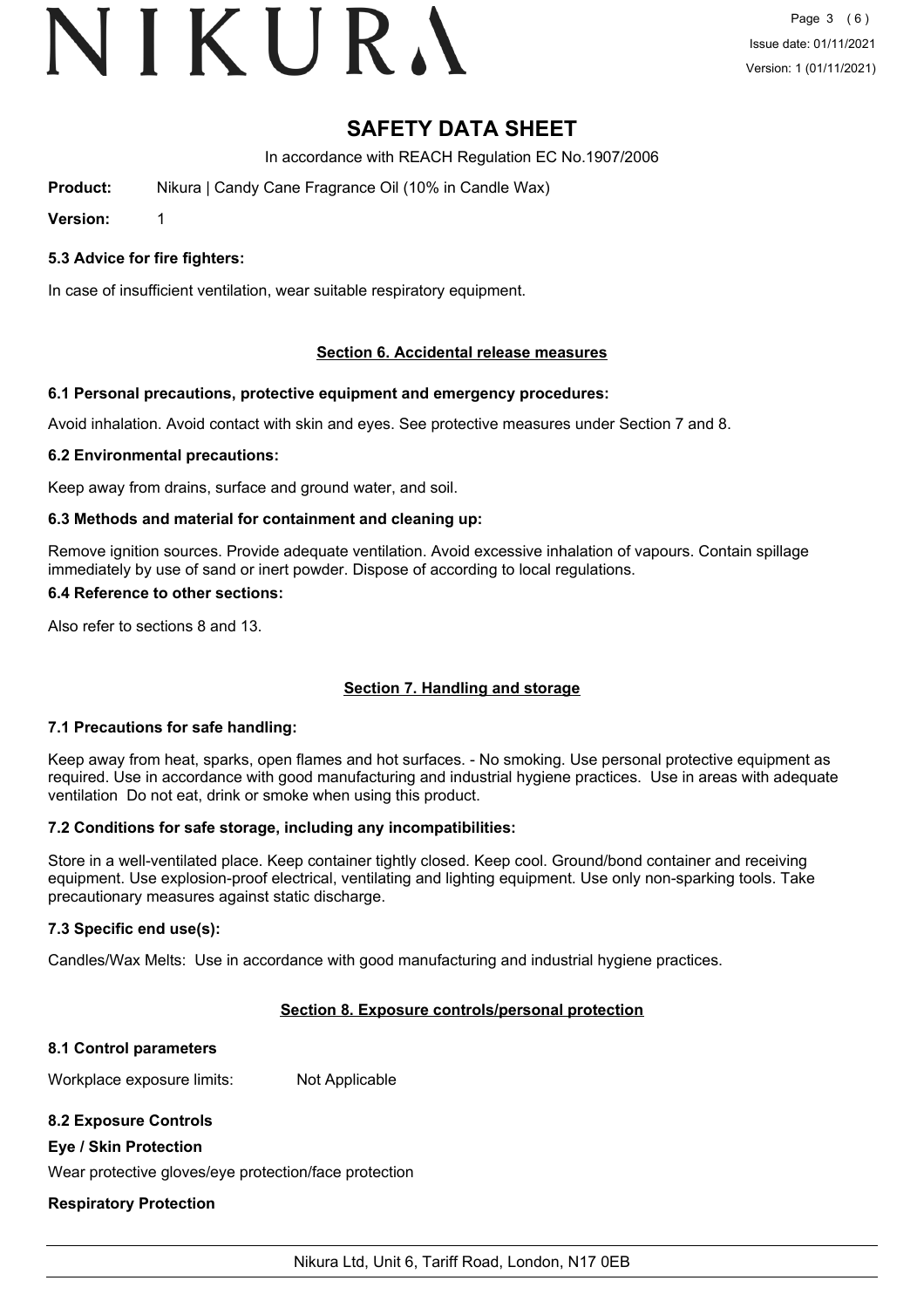# VIKURA

# **SAFETY DATA SHEET**

In accordance with REACH Regulation EC No.1907/2006

**Product:** Nikura | Candy Cane Fragrance Oil (10% in Candle Wax)

**Version:** 1

Under normal conditions of use and where adequate ventilation is available to prevent build up of excessive vapour, this material should not require special engineering controls. However, in conditions of high or prolonged use, or high temperature or other conditions which increase exposure, the following engineering controls can be used to minimise exposure to personnel: a) Increase ventilation of the area with local exhaust ventilation. b) Personnel can use an approved, appropriately fitted respirator with organic vapour cartridge or canisters and particulate filters. c) Use closed systems for transferring and processing this material.

Also refer to Sections 2 and 7.

#### **Section 9. Physical and chemical properties**

# **9.1 Information on basic physical and chemical properties**

| Appearance:                                   | Not determined                               |
|-----------------------------------------------|----------------------------------------------|
| Odour:                                        | Not determined                               |
| <b>Odour threshold:</b>                       | Not determined                               |
| pH:                                           | Not determined                               |
| Melting point / freezing point:               | Not determined                               |
| Initial boiling point / range:                | Not determined                               |
| <b>Flash point:</b>                           | > 200 °C                                     |
| <b>Evaporation rate:</b>                      | Not determined                               |
| Flammability (solid, gas):                    | Not determined                               |
| Upper/lower flammability or explosive limits: | Product does not present an explosion hazard |
| Vapour pressure:                              | Not determined                               |
| Vapour density:                               | Not determined                               |
| <b>Relative density:</b>                      | Not determined                               |
| Solubility(ies):                              | Not determined                               |
| Partition coefficient: n-octanol/water:       | Not determined                               |
| Auto-ignition temperature:                    | Not determined                               |
| <b>Decomposition temperature:</b>             | Not determined                               |
| <b>Viscosity:</b>                             | Not determined                               |
| <b>Explosive properties:</b>                  | Not expected                                 |
| <b>Oxidising properties:</b>                  | Not expected                                 |
|                                               |                                              |

**9.2 Other information:** None available

# **Section 10. Stability and reactivity**

# **10.1 Reactivity:**

Presents no significant reactivity hazard, by itself or in contact with water.

# **10.2 Chemical stability:**

Good stability under normal storage conditions.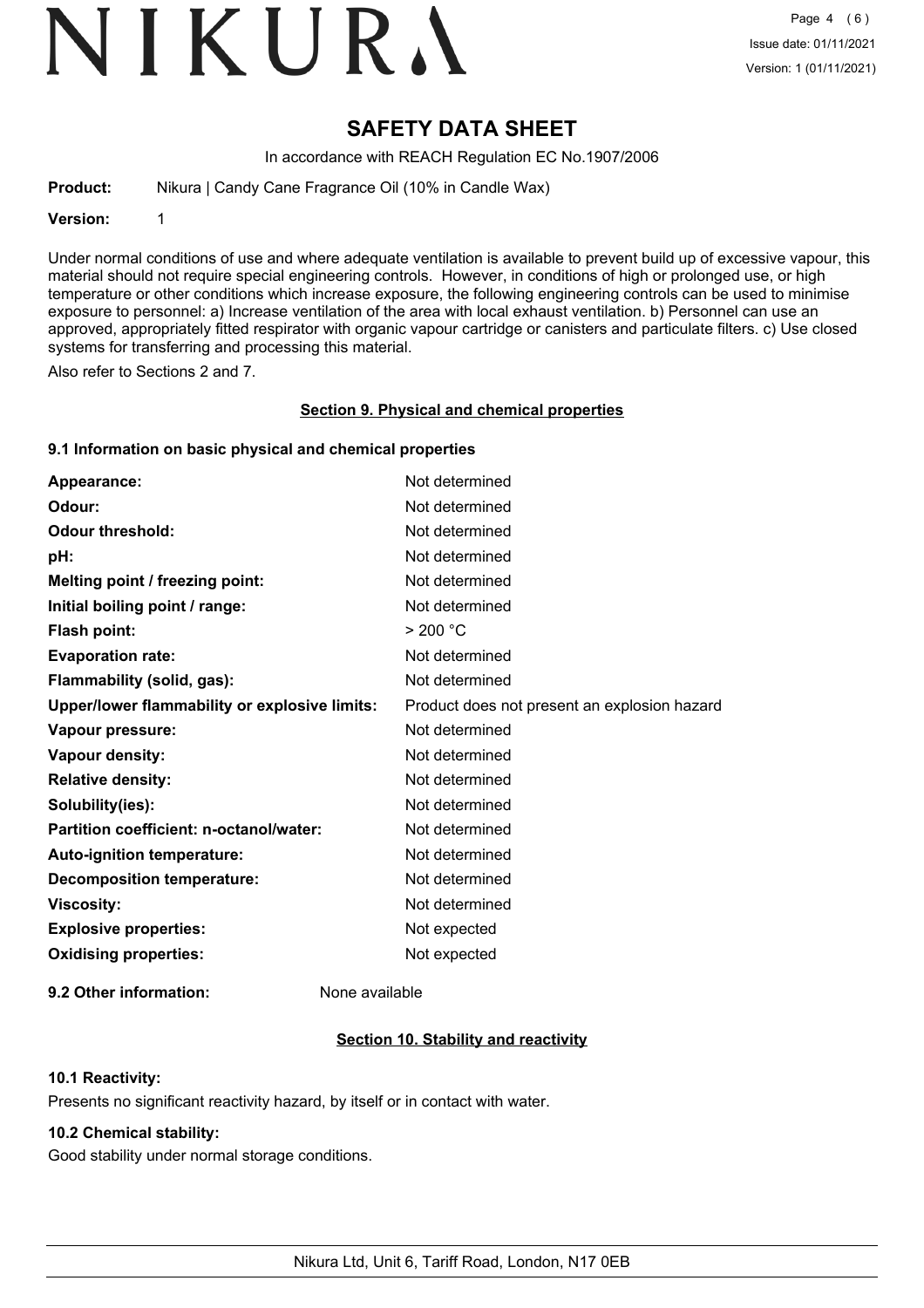# **SAFETY DATA SHEET**

In accordance with REACH Regulation EC No.1907/2006

**Product:** Nikura | Candy Cane Fragrance Oil (10% in Candle Wax)

**Version:** 1

**10.3 Possibility of hazardous reactions:**

Not expected under normal conditions of use.

# **10.4 Conditions to avoid:**

Avoid extreme heat.

# **10.5 Incompatible materials:**

Avoid contact with strong acids, alkalis or oxidising agents.

# **10.6 Hazardous decomposition products:**

Not expected.

# **Section 11. Toxicological information**

# **11.1 Information on toxicological effects**

This mixture has not been tested as a whole for health effects. The health effects have been calculated using the methods outlined in Regulation (EC) No 1272/2008 (CLP).

This material does not meet the criteria for classification for health hazards under Regulation (EC) No 1272/2008.

| <b>Acute Toxicity:</b>                    | Based on available data the classification criteria are not met. |
|-------------------------------------------|------------------------------------------------------------------|
| <b>Acute Toxicity Oral</b>                | >5000                                                            |
| <b>Acute Toxicity Dermal</b>              | Not Applicable                                                   |
| <b>Acute Toxicity Inhalation</b>          | Not Available                                                    |
| <b>Skin corrosion/irritation:</b>         | Based on available data the classification criteria are not met. |
| Serious eye damage/irritation:            | Based on available data the classification criteria are not met. |
| <b>Respiratory or skin sensitisation:</b> | Based on available data the classification criteria are not met. |
| Germ cell mutagenicity:                   | Based on available data the classification criteria are not met. |
| Carcinogenicity:                          | Based on available data the classification criteria are not met. |
| <b>Reproductive toxicity:</b>             | Based on available data the classification criteria are not met. |
| <b>STOT-single exposure:</b>              | Based on available data the classification criteria are not met. |
| <b>STOT-repeated exposure:</b>            | Based on available data the classification criteria are not met. |
| <b>Aspiration hazard:</b>                 | Based on available data the classification criteria are not met. |

**Information about hazardous ingredients in the mixture** Not Applicable

Refer to Sections 2 and 3 for additional information.

# **Section 12. Ecological information**

| <b>12.1 Toxicity:</b>               | Not available |
|-------------------------------------|---------------|
| 12.2 Persistence and degradability: | Not available |
| 12.3 Bioaccumulative potential:     | Not available |
| 12.4 Mobility in soil:              | Not available |
|                                     |               |

# **12.5 Results of PBT and vPvB assessment:**

This substance does not meet the PBT/vPvB criteria of REACH, annex XIII.